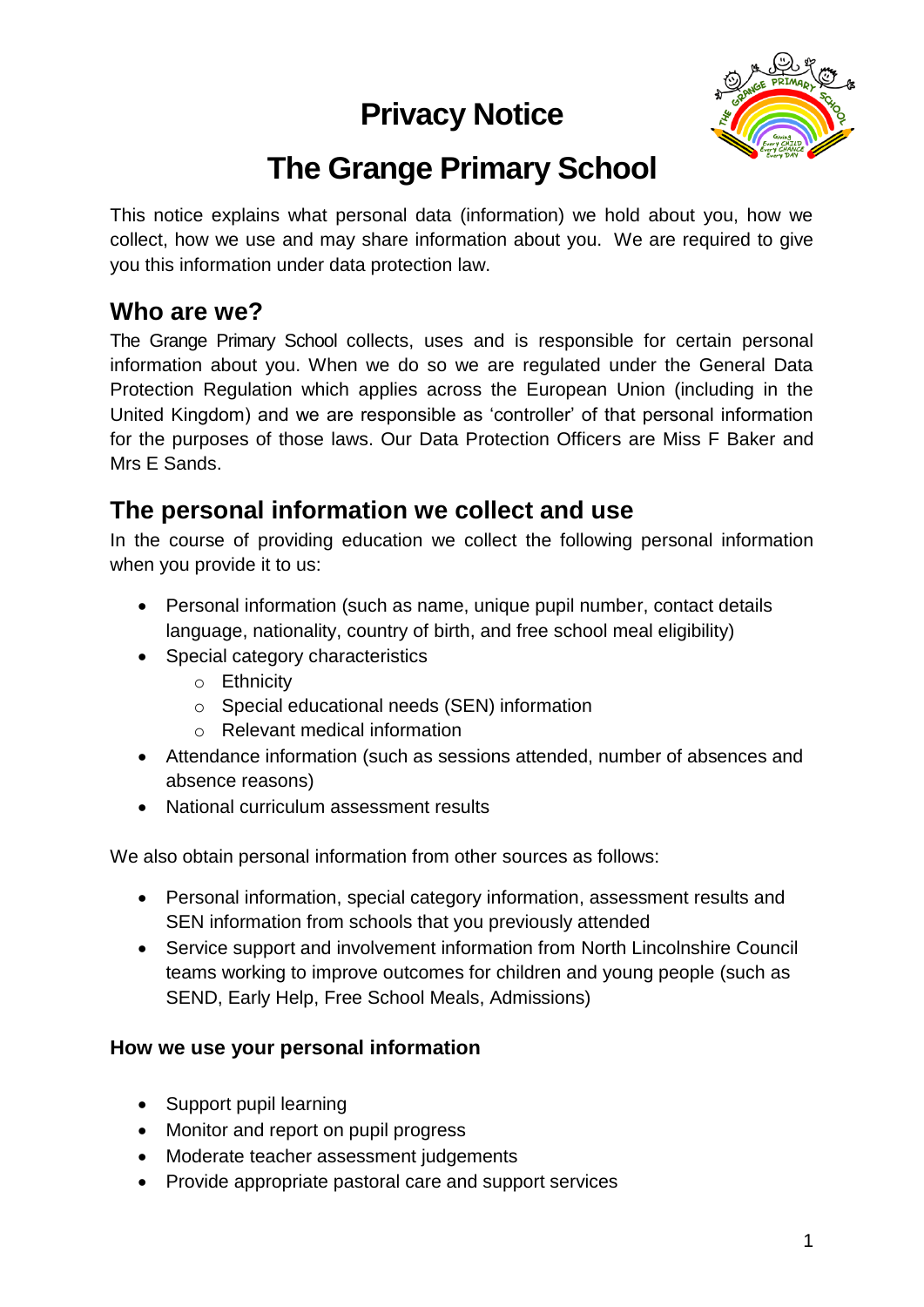- Assess the quality of our services
- Comply with the law regarding data sharing
- Support you to decide what to do after you leave school
- Support or improve educational provision
- Ensure no children are missing education
- Support children at risk of permanent exclusion
- Support the primary, secondary and in-year admissions process
- Safeguard children and young people
- Improve the education and services we provide

#### **How long your personal data will be kept**

We will hold your personal information securely and retain it from the child/young person's date of birth until they reach the age of 25, after which the information is archived or securely destroyed.

#### **Reasons we can collect and use your personal information**

We collect and use pupil information under section 537A of the Education Act 1996, section 83 of the Children Act 1989, and to carry out tasks in the public interest. If we need to collect special category (sensitive) personal information, we rely upon reasons of substantial public interest (equality of opportunity or treatment).

If there is processing or sharing that relies on your consent, we will make this clear to you and ensure we seek your consent.

#### **Who we share your personal information with**

- Department for Education (DfE) (statutory for school funding and educational attainment policy and monitoring) and other government agencies and local authorities as required (e.g. to resolve funding queries)
- North Lincolnshire Council teams working to improve outcomes for children and young people
- Commissioned providers of local authority services (such as education services)
- Schools or colleges that you attend after leaving us
- Local forums with schools and North Lincolnshire Council representatives which support in-year fair access processes and support managed moves between schools
- Local multi-agency forums which provide SEND advice, support and guidance
- Partner organisations which may include Police, school nurses, doctors and mental health workers and North Lincolnshire & Goole NHS Trust
- Schools in our local collaboration, to enable the moderation of pupil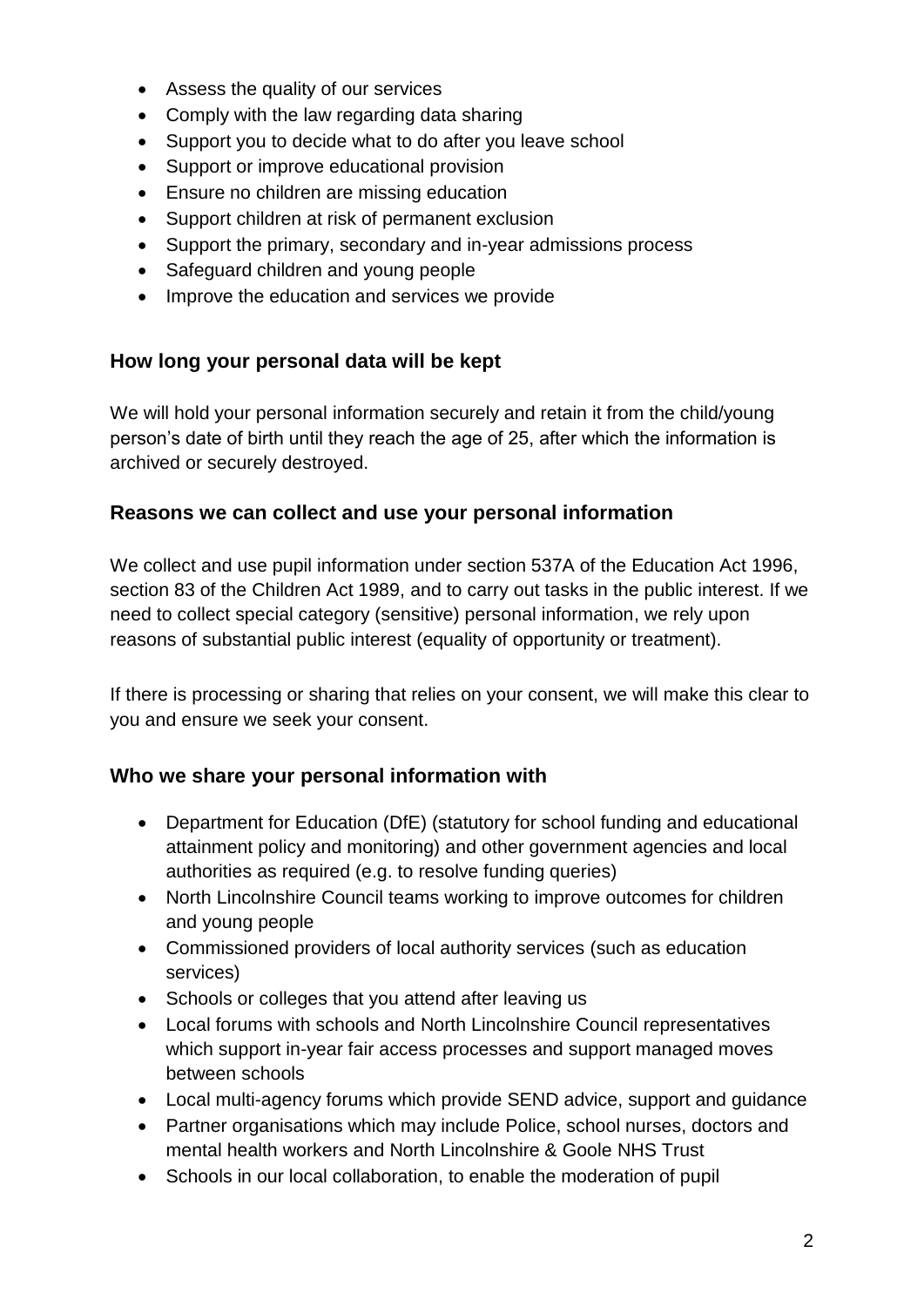assessment outcomes, to support collaborative working through joint analysis, and ensure children continue to receive appropriate education provision

- North Lincolnshire Council has to share information with external moderators (teachers with recent relevant experience) of end of key stage assessments, to meet statutory requirements from the Standards & Testing Agency (STA)
- Third-party providers of information services (such as student apps/text messaging services) where consent has been given
- Contracted providers of services (such as school photographers and catering providers) where consent has been given

We will share personal information with law enforcement or other authorities if required by applicable law.

We are required to share information about our pupils with North Lincolnshire Council and the Department for Education (DfE) under section 3 of The Education (Information About Individual Pupils) (England) Regulations 2013.

#### **The National Pupil Database (NPD)**

The NPD is owned and managed by the DfE and contains information about pupils in schools in England. It provides invaluable evidence on educational performance to inform independent research, as well as studies commissioned by the DfE. It is held in electronic format for statistical purposes. This information is securely collected from a range of sources including schools, local authorities and awarding bodies.

We are required by law, to provide information about our pupils to the DfE as part of statutory data collections such as the school census and early years' census. Some of this information is then stored in the NPD. The law that allows this is the Education (Information About Individual Pupils) (England) Regulations 2013.

The DfE may share information about our pupils from the NPD with third parties who promote the education or well-being of children in England by:

- conducting research or analysis
- producing statistics
- providing information, advice or guidance

The DfE has robust processes in place to ensure the confidentiality of our data is maintained and there are stringent controls in place regarding access and use of the data. Decisions on whether DfE releases data to third parties are subject to a strict approval process and based on a detailed assessment of:

- who is requesting the data
- the purpose for which it is required
- the level and sensitivity of data requested: and
- the arrangements in place to store and handle the data

To be granted access to pupil information, organisations must comply with strict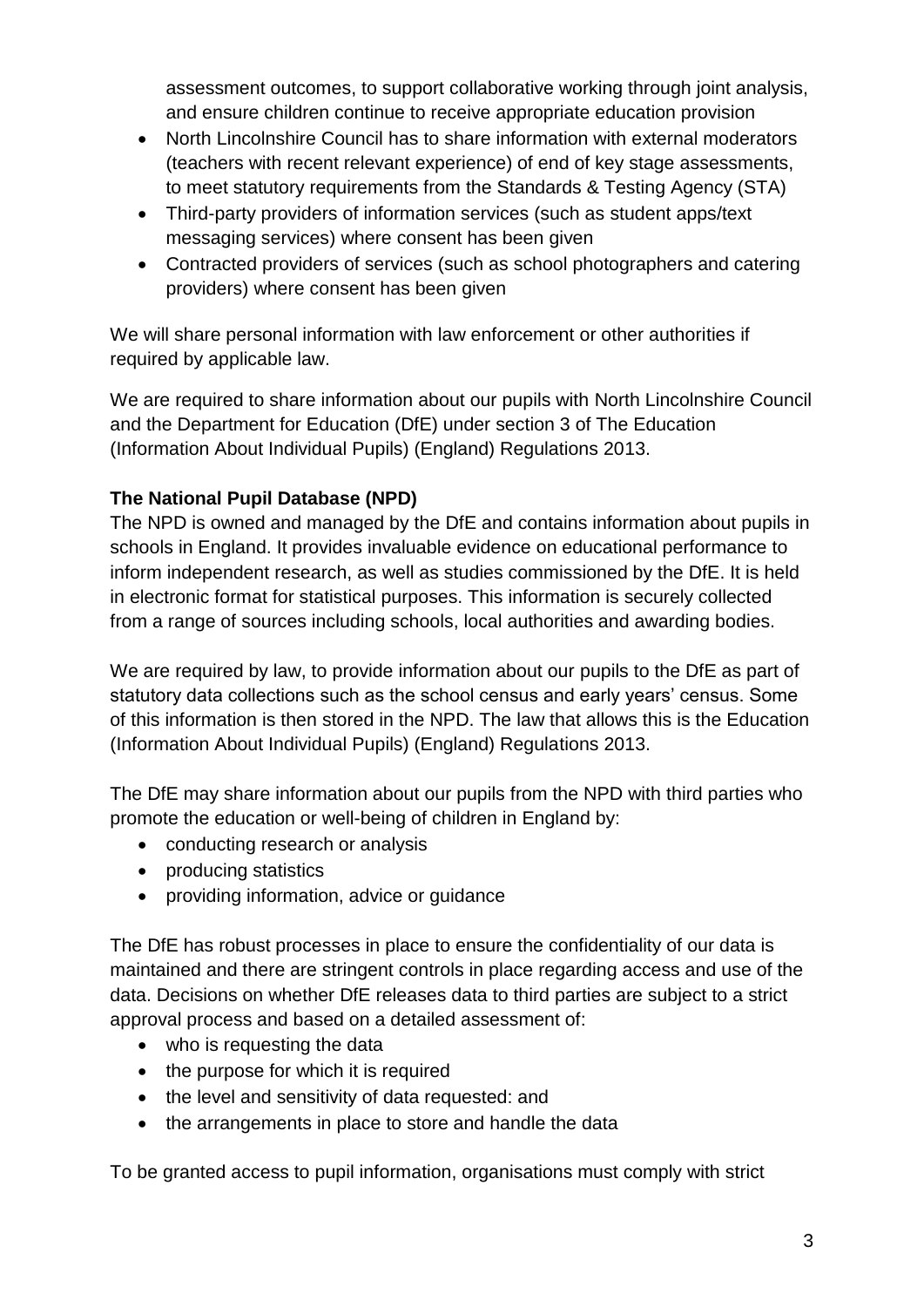terms and conditions covering the confidentiality and handling of the data, security arrangements and retention and use of the data.

## **Your Rights**

Under the GDPR you have rights which you can exercise free of charge which allow you to:

- Know what we are doing with your information and why we are doing it
- Ask to see what information we hold about you (Subject Access Requests)
- Ask us to correct any mistakes in the information we hold about you
- Object to direct marketing
- Make a complaint to the Information Commissioners Office
- Withdraw consent (if applicable)

Depending on our reason for using your information you may also be entitled to:

- Ask us to delete information we hold about you
- Have your information transferred electronically to yourself or to another organisation
- Object to decisions being made that significantly affect you
- Object to how we are using your information
- Stop us using your information in certain ways

We will always seek to comply with your request however we may be required to hold or use your information to comply with legal duties. Please note: your request may delay or prevent us delivering a service to you.

For further information about your rights, including the circumstances in which they apply, see the guidance from the UK Information Commissioners Office (ICO) on individuals' rights under the General Data Protection Regulation.

If you would like to exercise a right, please contact either Miss Baker or Mrs E Sands, The Grange Primary School, Cornwall Road, Scunthorpe, DN16 3AW

## **Keeping your personal information secure**

We have appropriate security measures in place to prevent personal information from being accidentally lost, or used or accessed in an unauthorised way. We limit access to your personal information to those who have a genuine business need to know it. Those processing your information will do so only in an authorised manner and are subject to a duty of confidentiality.

We also have procedures in place to deal with any suspected data security breach. We will notify you and any applicable regulator of a suspected data security breach where we are legally required to do so.